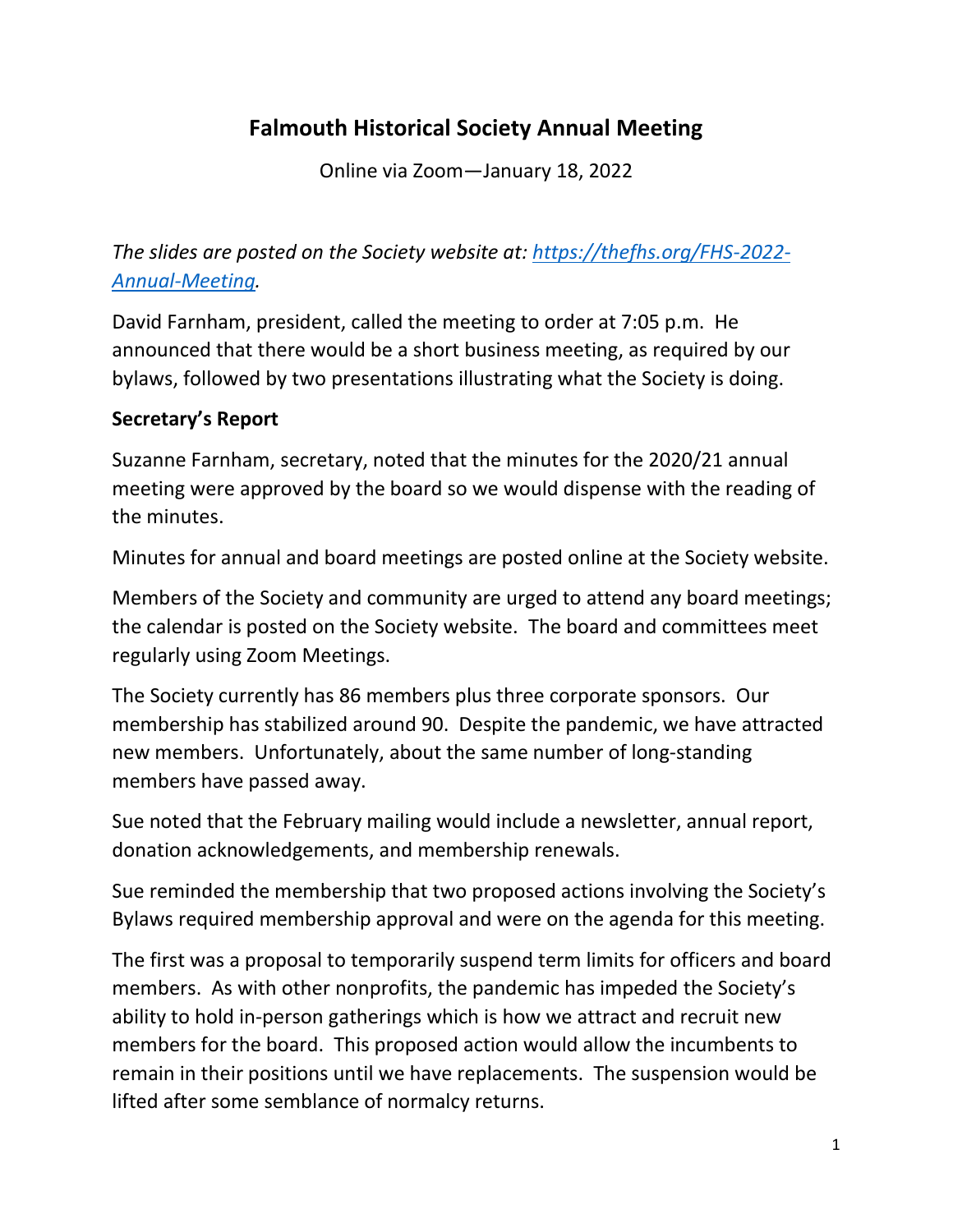The second clarified the role of assistant treasurers. When financial matters are involved, some institutions examine our bylaws and board minutes to confirm that our actions are compliant. As currently written, the role of an assistant treasurer is vague. By improving the Society's financial administration, the treasurer's workload has doubled. We need to spread that work across one or more assistants, and we don't want push-back from financial institutions when we do.

There being a quorum of the membership present, the Society president returned to the podium.

The first proposal for consideration was the temporary suspension of term limits. A motion was made and seconded to approve the proposal as written. A vote was called. The members present voted unanimously in favor and the motion passed.

The second proposal for consideration was clarification of the role of assistant treasurers. A motion was made and seconded to approve the proposal as written. A vote was called. The members present voted unanimously in favor and the motion passed.

# **Treasurer's Report**

David, as interim treasurer, presented the Society's financial condition on a single slide containing four charts. A detailed, seven-page financial report is posted on the Society website page for the annual meeting.

He noted that we have an approved budget, but we also received donations specifically directed for items not covered in the budget. For example, MAJCO Roofing of Falmouth donated the \$700 repair to the barn roof ridge. When directed donations are added to the budget, the Society's actual expenses during 2021 fell within \$50 of allocated funding.

During 2021, the Society's income exceeded its expenses. More important, income exceeded expenses after deducting the \$3,000 for a restricted grant and \$5,000 withdrawal from long-term savings to cover contingencies over the next 18 months.

Two-thirds of the Society's expenses go to a single program: Collections. While the other two programs—Research and Education—consume lots of volunteer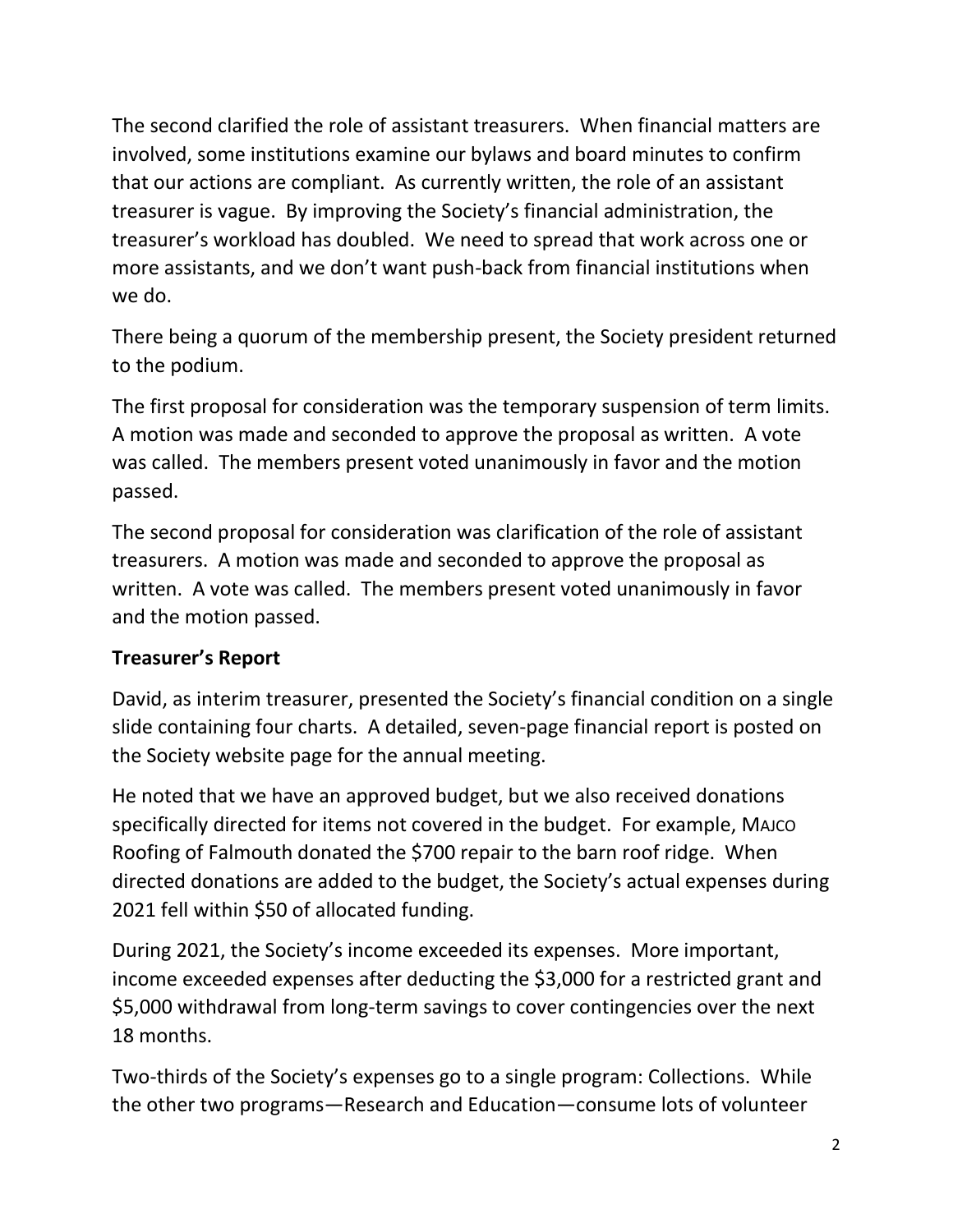hours, they do not incur significant costs. This will change when we can resume holding events. He added that volunteers are needed for the audit committee.

## **Committee Reports**

The Society adopted a committee structure in 2020 to make it easier for volunteers to connect with their areas of interest.

Programs. Sally Farneth reported on efforts to support Falmouth Elementary School's history program. The Society is developing materials and exhibits illustrating life on a 19th century Maine farm and is preparing for visits this spring by second graders. The students will be able to see and touch farm equipment they would have used "back in the day."

The Perkins Family graciously funded a scholarship for a deserving graduate from Falmouth High School. The four siblings, the living children of Marion Perkins, Falmouth's town clerk in the 1960s, are all graduates of Falmouth High.

Ron Perkins had joined the meeting via Zoom; the membership thanked him and the other members of the Perkins family for their generosity and support to the Society and the community.

Nearly two years into the pandemic, the Society is still waiting for conditions to improve so we can resume holding events. Twice we've had to shelve plans due to a resurgence of Covid. Many of our members and volunteers are at elevated risk so we are taking all reasonable precautions.

Museum Operations and Exhibits. Betsy Jo Whitcomb related how the Museum had been in disarray at the beginning of the year. It had been closed for 20 months and half of the first floor had been cleared for repainting by Falmouth Scout Troop 93 as part of an Eagle Scout project. By July, a team of volunteers had put everything back in good order and scrubbed the Museum until it sparkled. It hadn't looked this good in years.

The Museum reopened in July after the state relaxed restrictions.

Following guidance from the state, masks were required within the Museum and multiple window fans were installed to improve ventilation.

The Museum was open Tuesdays (and by appointment) until the weather turned chilly in October. It hummed with activity while volunteers caught up on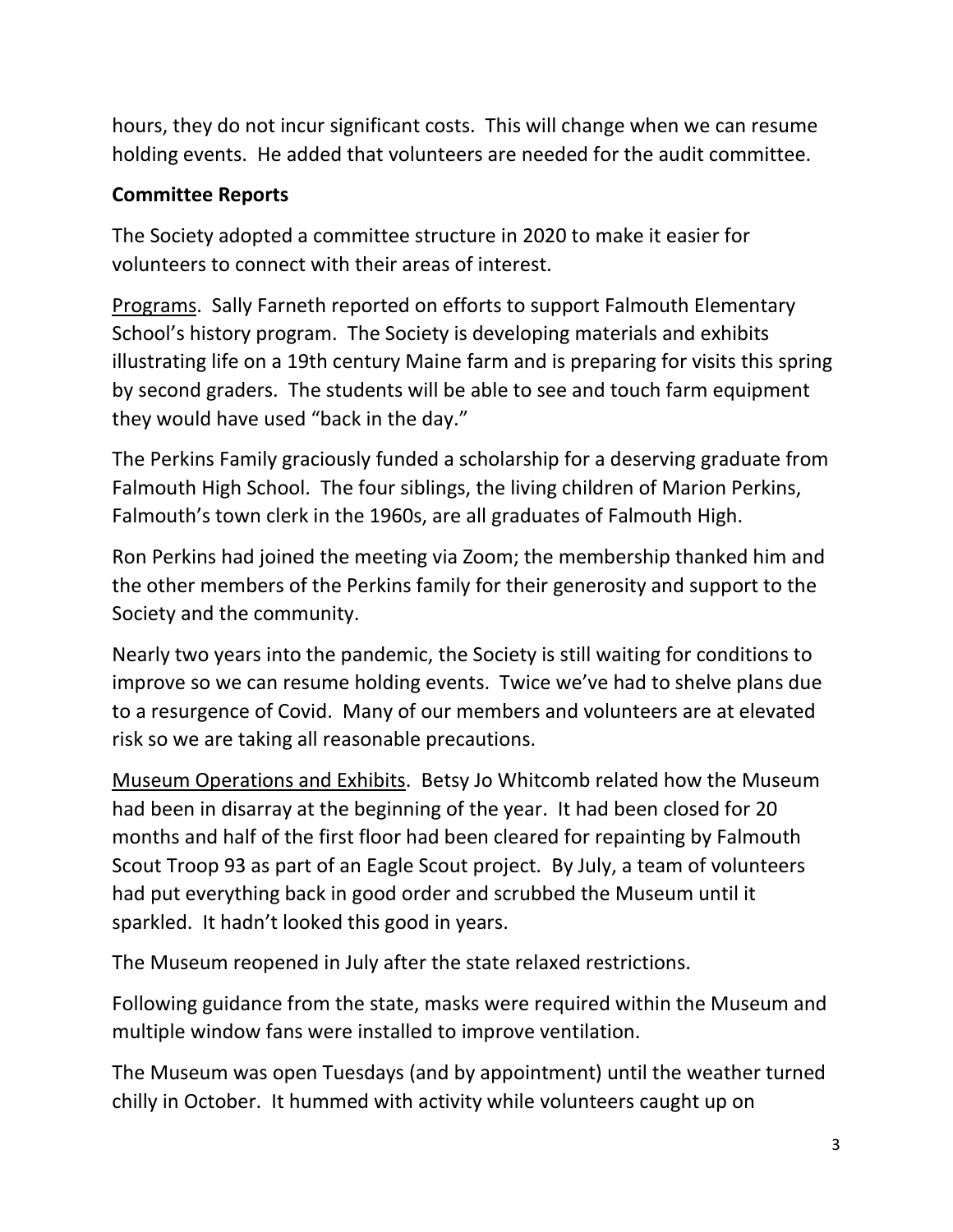accessioning and other Society business. A total of 33 visitors stopped by. The father of one family was a grandson of the Leightons who lived in the farmhouse that is now the Museum.

Collections. Ron Scorsone observed how 2021 had been a banner year for donation of artifacts. The Society received a dozen significant items or collections; details about the donations were presented following the business meeting.

Ron reminded the members that the Society Board—during a strategic planning session seven years ago—decided to migrate the catalog for our collections from ledger books and index cards to a modern, searchable, online database.

The project was slow to get started. The first choice for a catalog application turned out to be a poor match to the Society's needs. A tech-savvy volunteer was needed to lead the project. The Society switched to PastPerfect for the digital catalog. It is the same application used by Maine Historical and many other town historical societies in the area.

Accessions from 2004 to 2019 have been transcribed into the database. Next comes photographing artifacts. This should make it much easier to find items of interest.

A long-term goal is to assemble a rotating set of thematic exhibits such as "Dairy Farming in Falmouth," highlighting the impact of Danish immigrants during the late 19th century.

Local History. David observed that in an all-volunteer society, volunteers wear many hats; he is also co-chair of the Local History Committee.

At last year's annual meeting, the membership heard about plans to make the Society's website the place to go for information about the history of Falmouth and Ancient Falmouth. That effort is well underway. The "Research" section of the website now has links or copies of references Society volunteers use when researching queries from the community.

The Society responded to 40 queries from the community during 2021. These came from people researching the history of their families or property; from businesses and government organizations with questions about historical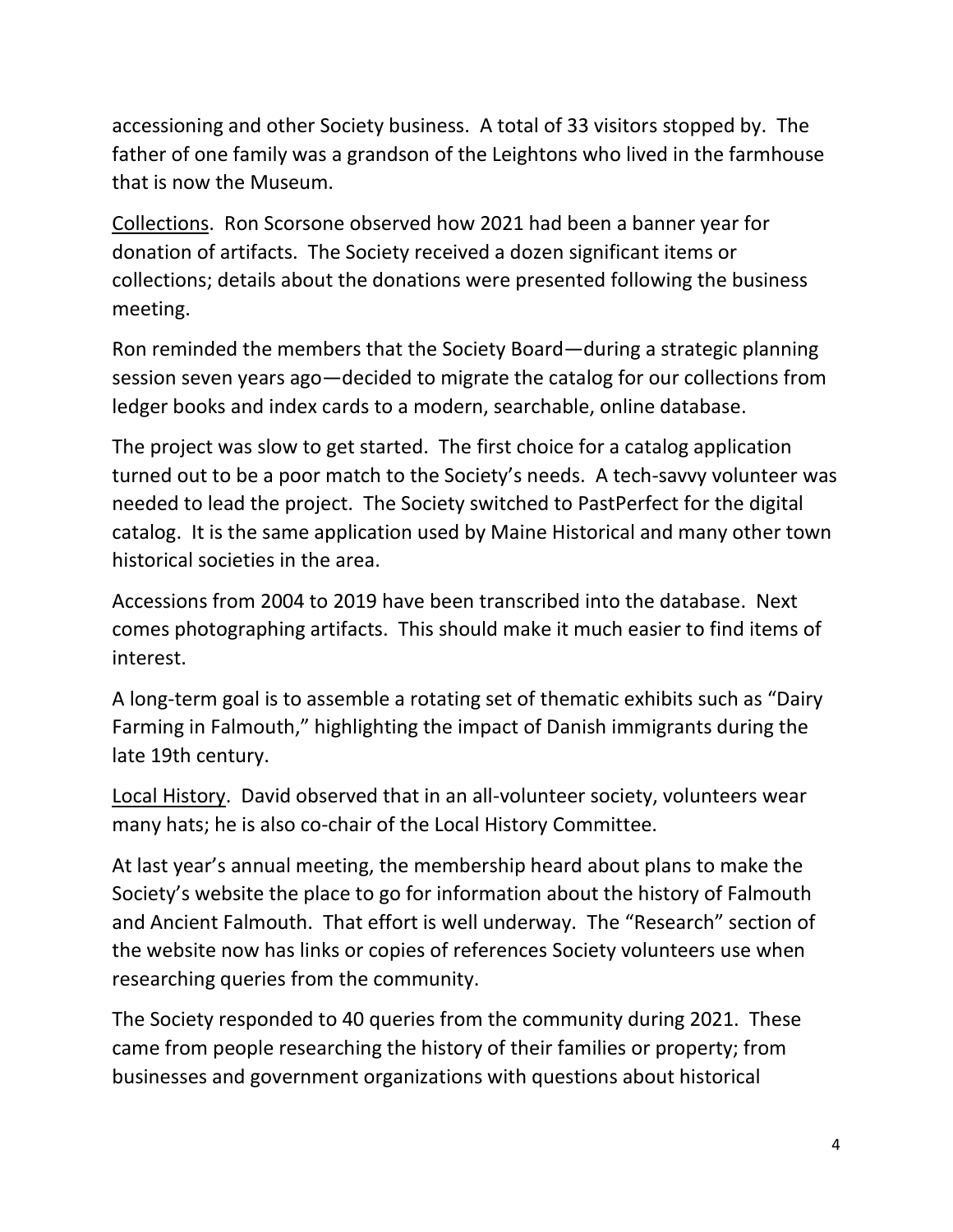significance; and from teachers and students wanting to know more about local history.

Some responses are Falmouth's version of "Finding Your Roots." In addition to answering the question, we explain how and where we found the answer along with local historical context. Many of these responses will be added to the "Members Only – Local Research" section of the Society website.

Communications. Part of the Society's job is sharing what we are doing with the membership.

We flunked.

We did all the things we were supposed to do. Newsletter. Email bulletin. Facebook posts. Website posts. Tables at public events.

The problem is our efforts were sporadic. One newsletter. Two email bulletins. Nine Facebook posts. We did keep the website up to date but posted only two "Falmouth Retrospective." The challenge is our shortage of volunteers.

Merchandise. Sue Farnham highlighted the new Falmouth-themed items. There is an attractive cotton canvas rope tote for \$24, and a fleece-lined winter hat for \$20 (tax included). While the Museum is closed for winter, merchandise can be ordered online at the "Museum Bookstore" section of the website, or by sending an email to the Society's "Info" address.

The revision to the Falmouth Cookbook is in rough draft. It has been split into two volumes: Savory and Sweet.

Buildings & Grounds. Ron Scorsone talked about maintenance of the Museum and Barn. A storm stripped shingles off a long stretch of the barn roof ridge. This had to be repaired before winter arrived. MAJCO Roofing of Falmouth did the necessary repairs. When they learned the cost was more than we had budgeted, they graciously donated the cost of the repair.

The locksets for the Museum and Barn entrance doors were so badly worn, we had trouble opening and closing the buildings this summer. Those have been fixed.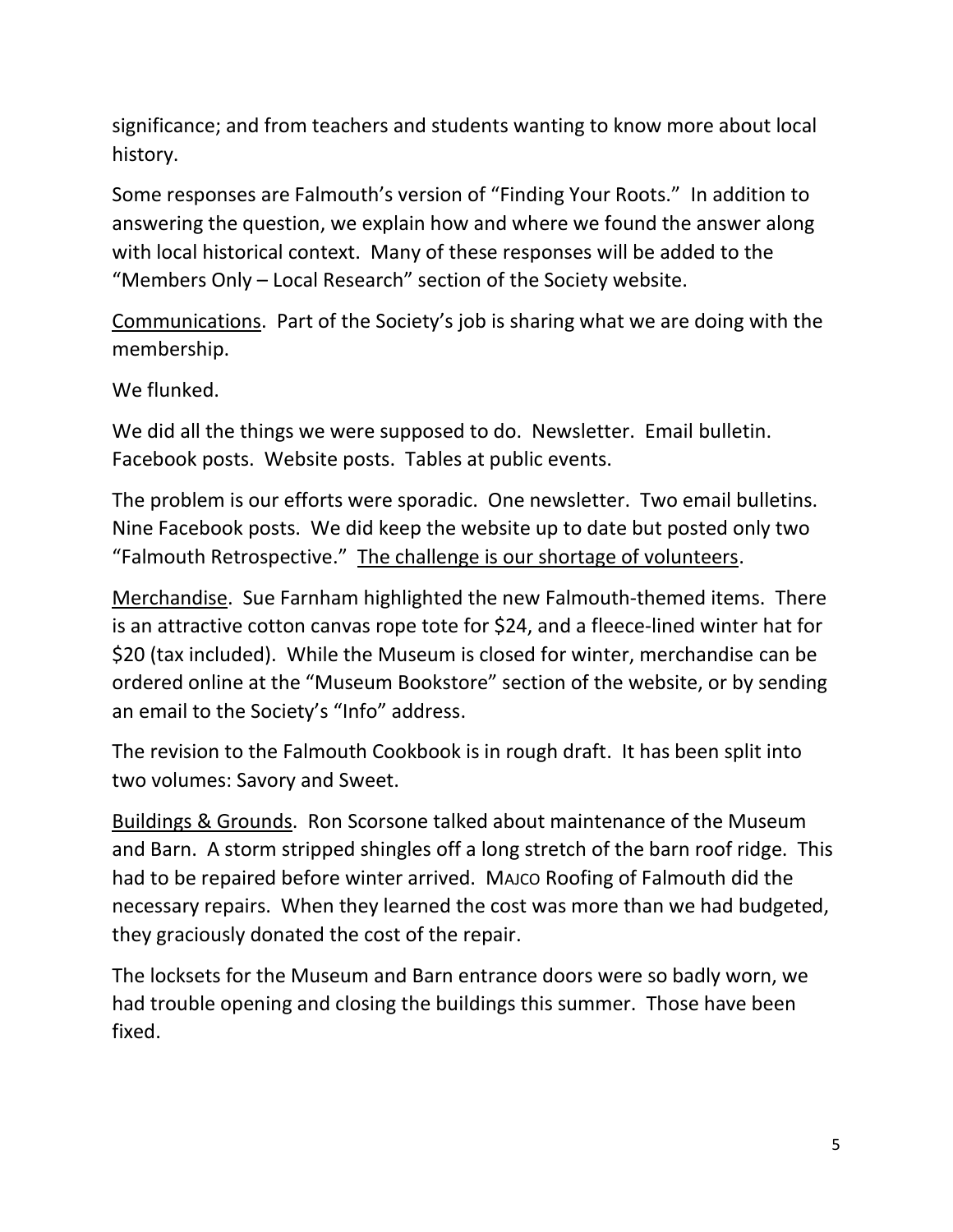Pumping the Museum's septic tank is planned for spring. The driveway is not in the best of shape; we hope to find someone willing to donate or give us a good discount on reclaim asphalt or millings.

Technology. Ron Scorsone continued with details about activity on the Society's website. Visits in 2021 grew 39% over 2020 with visitors from Maine (about 1,000) growing by 20%. Fifty "geographically-confused" visitors from Falmouth, Massachusetts, and ten from Portland, Oregon, also checked us out. That isn't new; the Society regularly receives queries meant for Falmouth, Massachusetts, or Falmouth, Cornwall, England. Most visitors are looking for information about Falmouth. Pages with new content for researchers are consistently in the top ten.

Development. At the annual meeting two years ago, the Society's financial situation—both sides of the ledger—were identified as unsustainable and our most urgent problem. By last year's annual meeting, the situation was still serious but improving. We had cut our expenses in half and taken many of the steps needed to bring in more income, but we weren't out of the woods.

The Board of Directors has now laid out a roadmap for growing the Society's income. There has been progress on those concrete goals—not as much as hoped because some steps on the roadmap were heavy lifts for our band of volunteers. We are almost ready to approach local businesses seeking more support.

Meanwhile, Ron Perkins made a substantial unrestricted donation that put us over the top sooner than we had hoped; we're in the black for the first time since 2013. The Perkins family also made a substantial grant for a scholarship which they have pledged to sustain.

# **President's Report**

David highlighted the Society's biggest challenges and accomplishments during 2021.

He began by framing the Society's sporadic communications with its members and the community as an obstacle to a return to full health. Everyone wants the Society to do more such as holding events and other traditional activities. That requires more volunteers who are drawn from the membership. New members are attracted by spreading the word about the Society's activities through newsletters, email, social media, the website.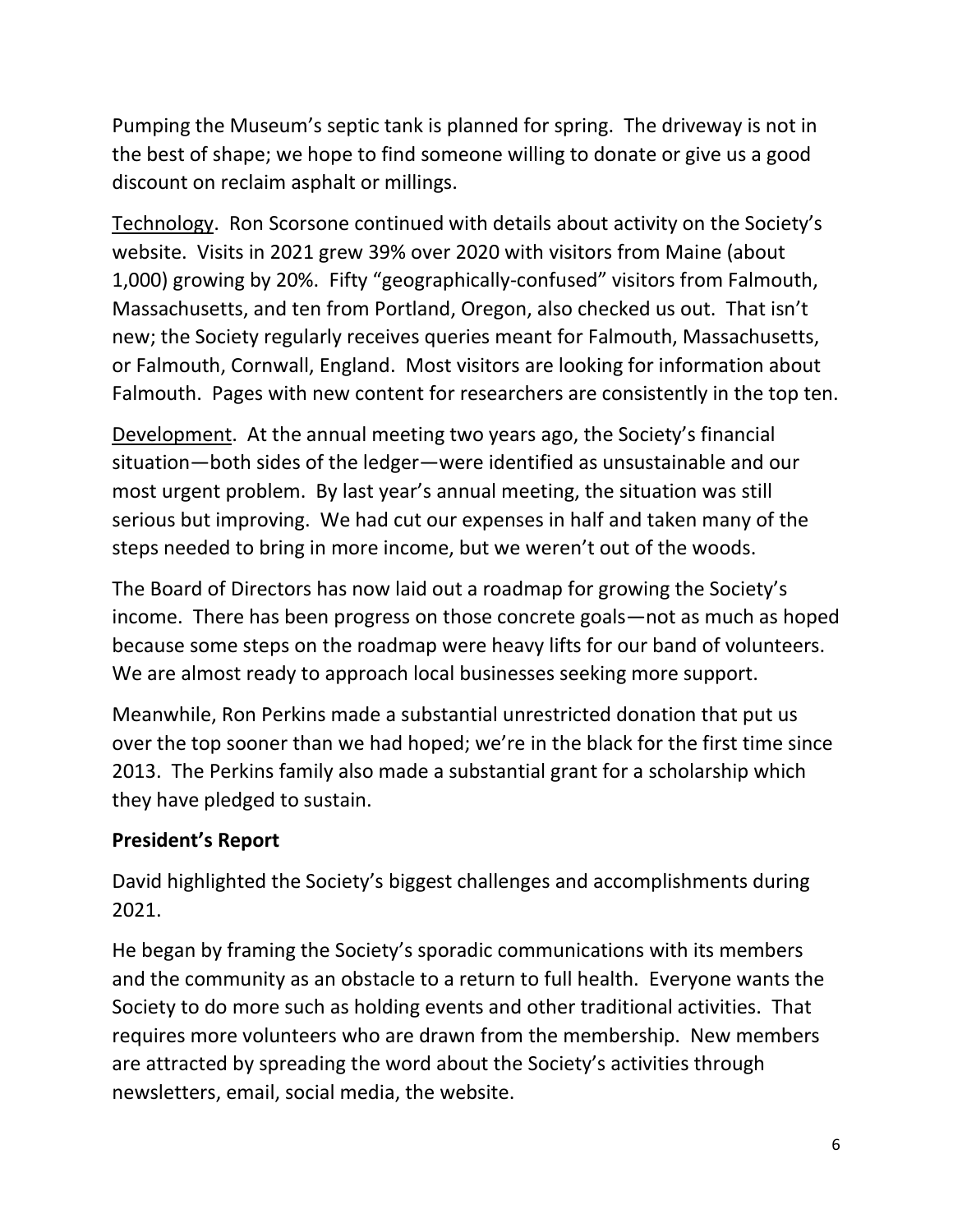The Society urgently needs volunteers to handle its communications. The Society is doing a lot. There is plenty of content. What is needed are volunteers who can convert that into easily understood English prose; and volunteers who are comfortable with modern tools such as Microsoft Word and Facebook. Anyone interested in working on communications should step forward. Please leave voicemail at 781-4727 or send an email to the Society's "Info" address. Help is needed!

David shared his excitement at how much the Society's small band of volunteers has been able to accomplish. The Society is doing the things expected of a town historical society and, for the most part, doing them well.

David observed that volunteer nonprofits have their ups and downs. As amateur historians, we know what is possible by looking at the history of our Society. We are slowly but steadily returning to what we once were—a society with twice the membership and a calendar full of events. We are well on our way to achieving that goal.

There being no new business, the business portion of the annual meeting was adjourned at 7:40.

Respectfully submitted, Suzanne Howe Farnham **Secretary** 

The business portion of the meeting was followed by two presentations illustrating what the Society is doing to preserve the heritage of our town and make it accessible to the community.

### **Your Town's Attic**

*Highlights from Acquisitions in 2021*

Betsy Jo Whitcomb and Sally Farneth spoke about eight artifacts or documents from last year's trove of donations.